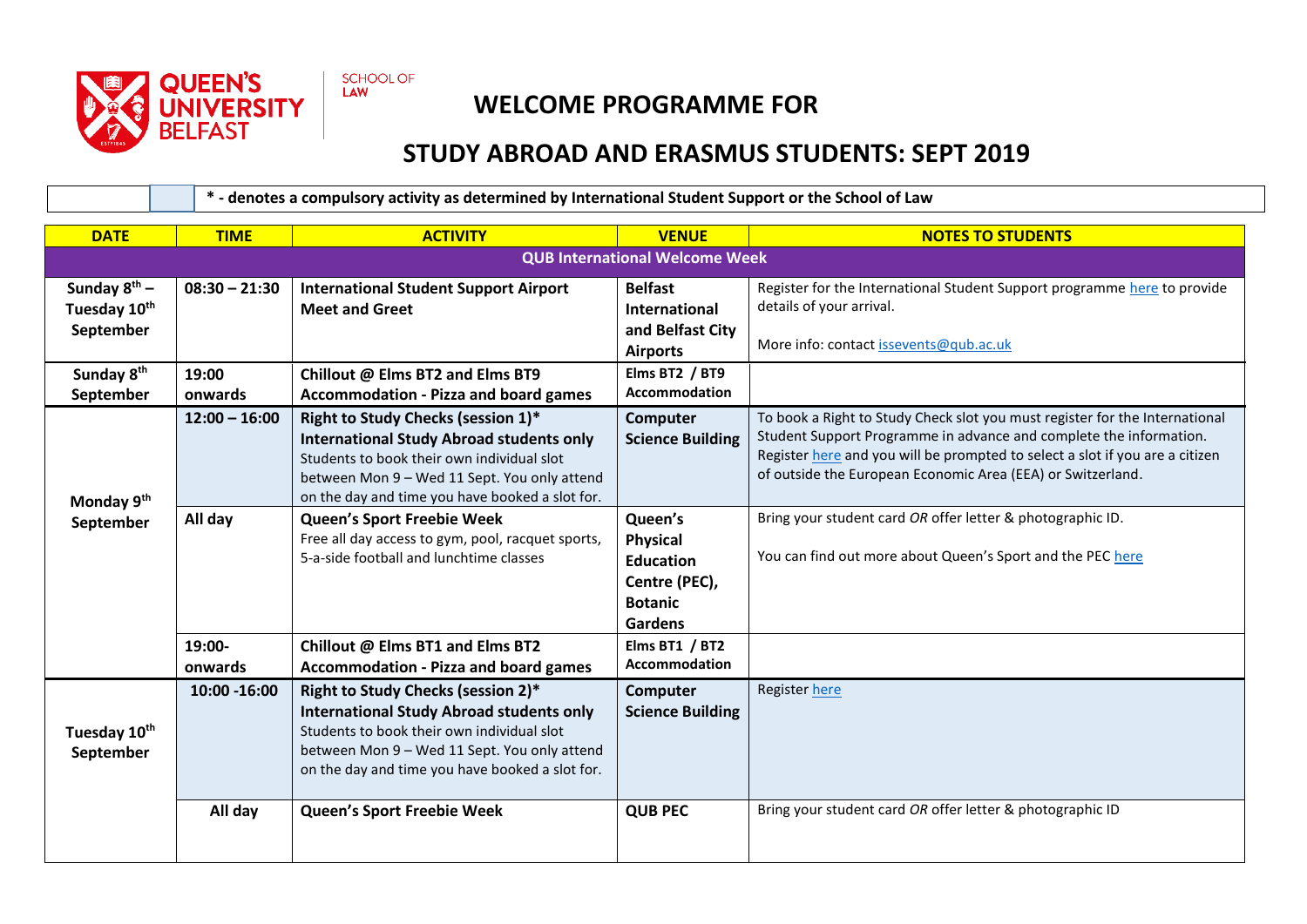| <b>DATE</b>                             | <b>TIME</b>                                                                                                | <b>ACTIVITY</b>                                                                                                                                                                                                                                                                                                                                                                                          | <b>VENUE</b>                                                                                                                                                                      | <b>NOTES TO STUDENTS</b>                                                                                                                                                                                                                                                                                                                                                                                                                                      |
|-----------------------------------------|------------------------------------------------------------------------------------------------------------|----------------------------------------------------------------------------------------------------------------------------------------------------------------------------------------------------------------------------------------------------------------------------------------------------------------------------------------------------------------------------------------------------------|-----------------------------------------------------------------------------------------------------------------------------------------------------------------------------------|---------------------------------------------------------------------------------------------------------------------------------------------------------------------------------------------------------------------------------------------------------------------------------------------------------------------------------------------------------------------------------------------------------------------------------------------------------------|
| Tuesday 10 <sup>th</sup><br>September   | 19:00 -<br>onwards                                                                                         | Friends International - Welcome Meal<br>Free Welcome Meal organised by Friends<br>International QUB Christian Union Student<br>Society.                                                                                                                                                                                                                                                                  | <b>Fisherwick</b><br>Presbyterian<br>Church, 2<br><b>Chlorine</b><br>Gardens, Belfast<br>BT9 5DJ                                                                                  | Register here                                                                                                                                                                                                                                                                                                                                                                                                                                                 |
|                                         | 09:00-09:30<br>$09:30 - 10.00$<br>$10:00 - 10:15$<br>$10.20 - 11.15$<br>$11:15 - 11:30$<br>$11:30 - 12.00$ | <b>Programme Registration*</b><br>Study Abroad students will receive their<br>Welcome letter at Programme Registration with<br>details of their enrolment appointment for that<br>afternoon<br>Welcome and Introduction*<br><b>Immigration Talk*</b><br><b>Study Abroad Students: Enrolment and</b><br><b>Registration Talk*</b><br><b>Studying at Queen's University*</b><br>Library/IT Services Talk*  | <b>Whitla Hall</b><br><b>Whitla Hall</b><br><b>Whitla Hall</b><br><b>Larmor Lecture</b><br><b>Theatre, Physics</b><br><b>Building</b><br><b>Whitla Hall</b><br><b>Whitla Hall</b> | Tea / coffee on arrival. Organised by International Student Support.<br>Students will receive a Welcome goodie bag<br>For more info email iss@qub.ac.uk<br>Organised by International Student Support.<br>Organised by International Student Support.<br>All Study Abroad, Exchange and Erasmus students to attend<br>For more info email studyabroad@qub.ac.uk<br>Organised by International Student Support.<br>Organised by International Student Support. |
| Wednesday 11 <sup>th</sup><br>September | $12:00 - 15:30$                                                                                            | <b>International Welcome Fair</b><br>Food market and Meet the Services event<br>including Students' Union, Disability Services<br>and Student Wellbeing.                                                                                                                                                                                                                                                 | <b>Elmwood Hall</b>                                                                                                                                                               | Campus food market where you can purchase lunch                                                                                                                                                                                                                                                                                                                                                                                                               |
|                                         | $12:00 - 17:00$                                                                                            | Right to Study Checks (session 3)*<br><b>International Study Abroad students only</b><br>Students to book their own individual slot<br>between Mon 9 - Wed 11 Sept. You only attend<br>on the day and time you have booked a slot for.                                                                                                                                                                   | Computer<br><b>Science Building</b>                                                                                                                                               | Register here                                                                                                                                                                                                                                                                                                                                                                                                                                                 |
|                                         | 13:30<br>onwards                                                                                           | <b>Study Abroad and Erasmus Enrolment and</b><br><b>Online Registration Appointments*-</b><br>See your Welcome letter for details and location<br>of your enrolment appointment which will be<br>either Wed 11 <sup>th</sup> or Thurs 12 <sup>th</sup> Sept. Then after<br>the appointment go to the Computer Science<br>Building to complete the registration process<br>and receive your student card. | Law Reception,<br>First Floor,<br><b>Main Site</b><br><b>Tower</b>                                                                                                                | You will receive your Welcome letter at programme registration on Wed 11<br>September.<br>Please report to the School of Law Reception at 13:30 sharp where you will<br>meet with Alistair Charles from the School of Law.<br>If you have any issues please email Alistair on E: a.charles@qub.ac.uk                                                                                                                                                          |
|                                         | All day                                                                                                    | Queen's Sport Freebie Week                                                                                                                                                                                                                                                                                                                                                                               | <b>QUB PEC</b>                                                                                                                                                                    | Bring your student card OR offer letter & photographic ID                                                                                                                                                                                                                                                                                                                                                                                                     |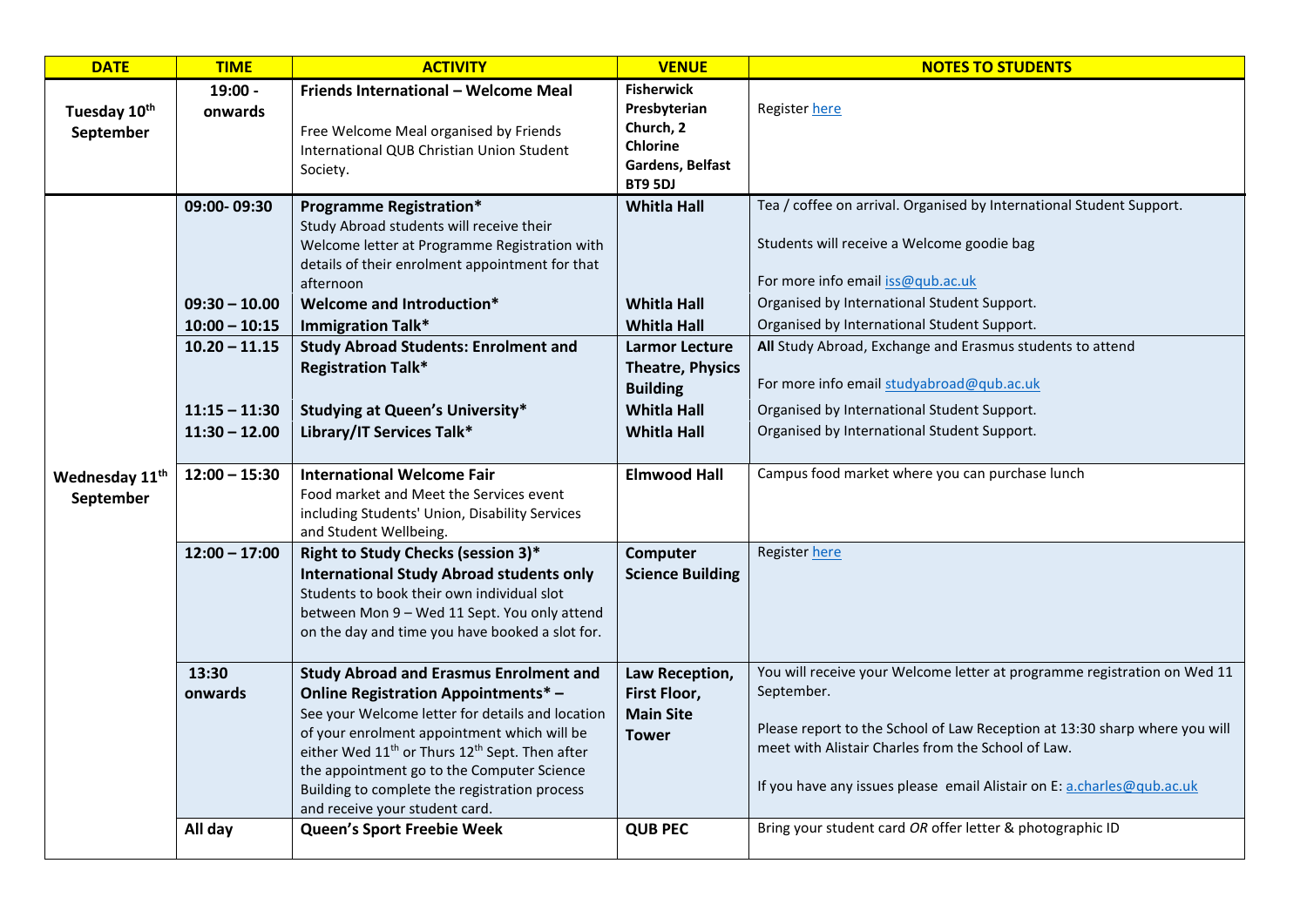| <b>DATE</b>                | <b>TIME</b>                        | <b>ACTIVITY</b>                                                                                                                                                                                                                                                                                            | <b>VENUE</b>                                           | <b>NOTES TO STUDENTS</b>                                                                                                                                                                                   |
|----------------------------|------------------------------------|------------------------------------------------------------------------------------------------------------------------------------------------------------------------------------------------------------------------------------------------------------------------------------------------------------|--------------------------------------------------------|------------------------------------------------------------------------------------------------------------------------------------------------------------------------------------------------------------|
| Wednesday 11 <sup>th</sup> | $18:00 -$                          | <b>Pizza and Chill night</b>                                                                                                                                                                                                                                                                               | Elms BT1 / BT2 /                                       |                                                                                                                                                                                                            |
| September                  | onwards                            |                                                                                                                                                                                                                                                                                                            | BT9                                                    |                                                                                                                                                                                                            |
|                            |                                    |                                                                                                                                                                                                                                                                                                            | Accommodation                                          |                                                                                                                                                                                                            |
|                            | Welcome and Orientation Sessions*  |                                                                                                                                                                                                                                                                                                            |                                                        | Organised by International Student Support.                                                                                                                                                                |
|                            | 09:00 -09:30                       | <b>Settling into Belfast*</b>                                                                                                                                                                                                                                                                              | <b>Whitla Hall</b>                                     | E: issevents@qub.ac.uk                                                                                                                                                                                     |
|                            | $09:30 - 10:30$                    | Accommodation*                                                                                                                                                                                                                                                                                             |                                                        |                                                                                                                                                                                                            |
|                            | 10:30-12:00                        | <b>Campus Tours</b><br>Take a free tour of the Queen's University<br>campus to help familiarise yourself with your<br>surroundings.                                                                                                                                                                        | <b>Depart outside</b><br><b>Whitla Hall</b>            | You need to pre-book your spot on the tour so click here to book<br>Organised by International Student Support.                                                                                            |
| Thursday 12th<br>September | 11:30-13:30                        | Lunch break- free pizza in the Student<br><b>Guidance Centre Hub</b>                                                                                                                                                                                                                                       | <b>Student</b><br><b>Guidance</b><br><b>Centre Hub</b> | Organised by International Student Support.                                                                                                                                                                |
|                            | 13:30                              | <b>Erasmus Enrolment and Online</b>                                                                                                                                                                                                                                                                        | Law Reception,                                         | You will receive your Welcome letter at programme registration on Wed 11                                                                                                                                   |
|                            | onwards                            | <b>Registration Appointments*-</b>                                                                                                                                                                                                                                                                         | First Floor,                                           | September.                                                                                                                                                                                                 |
|                            |                                    | See your Welcome letter for details and location<br>of your enrolment appointment which will be<br>either Wed 11 <sup>th</sup> or Thurs 12 <sup>th</sup> Sept. Then after<br>the appointment go to the Computer Science<br>Building to complete the registration process<br>and receive your student card. | <b>Main Site</b><br><b>Tower</b>                       | Please report to the School of Law Reception at 13:30 sharp where you will<br>meet with Alistair Charles from the School of Law.<br>If you have any issues please email Alistair on E: a.charles@qub.ac.uk |
|                            | All day                            | Queen's Sport Freebie Week                                                                                                                                                                                                                                                                                 | <b>QUB PEC</b>                                         | Bring your student card OR offer letter & photographic ID                                                                                                                                                  |
|                            | $17:00 - 17:30$                    | <b>QUBSU International Buddy Scheme</b>                                                                                                                                                                                                                                                                    | <b>Whitla Hall</b>                                     | Pre-registration is essential!                                                                                                                                                                             |
|                            | $17:30 - 20:00$<br>$20:00 - 22:30$ | Registration & Sign Up<br>Meet Your Buddy! Event<br>International Buddy Scheme: Quiz                                                                                                                                                                                                                       |                                                        | Click here to register for a Buddy to help introduce you to campus life<br>For more info email studentsunion@qub.ac.uk                                                                                     |
| Friday 13<br>September     | $09:00 - 11:15$                    | <b>Welcome and Orientation Sessions*</b><br>Careers & Development Weeks<br>$\bullet$<br>Student Services- Money Matters &<br><b>Student Wellbeing</b>                                                                                                                                                      | Whitla Hall: you<br>will be<br>allocated to a<br>venue | Organised by International Student Support.<br>You will be allocated to either:<br>Red: PFC/0G/024<br>Yellow: Harty Music Room<br>Blue: PHY/EMEL<br>Purple: PHY/LARM<br>Orange: LAN/01/052                 |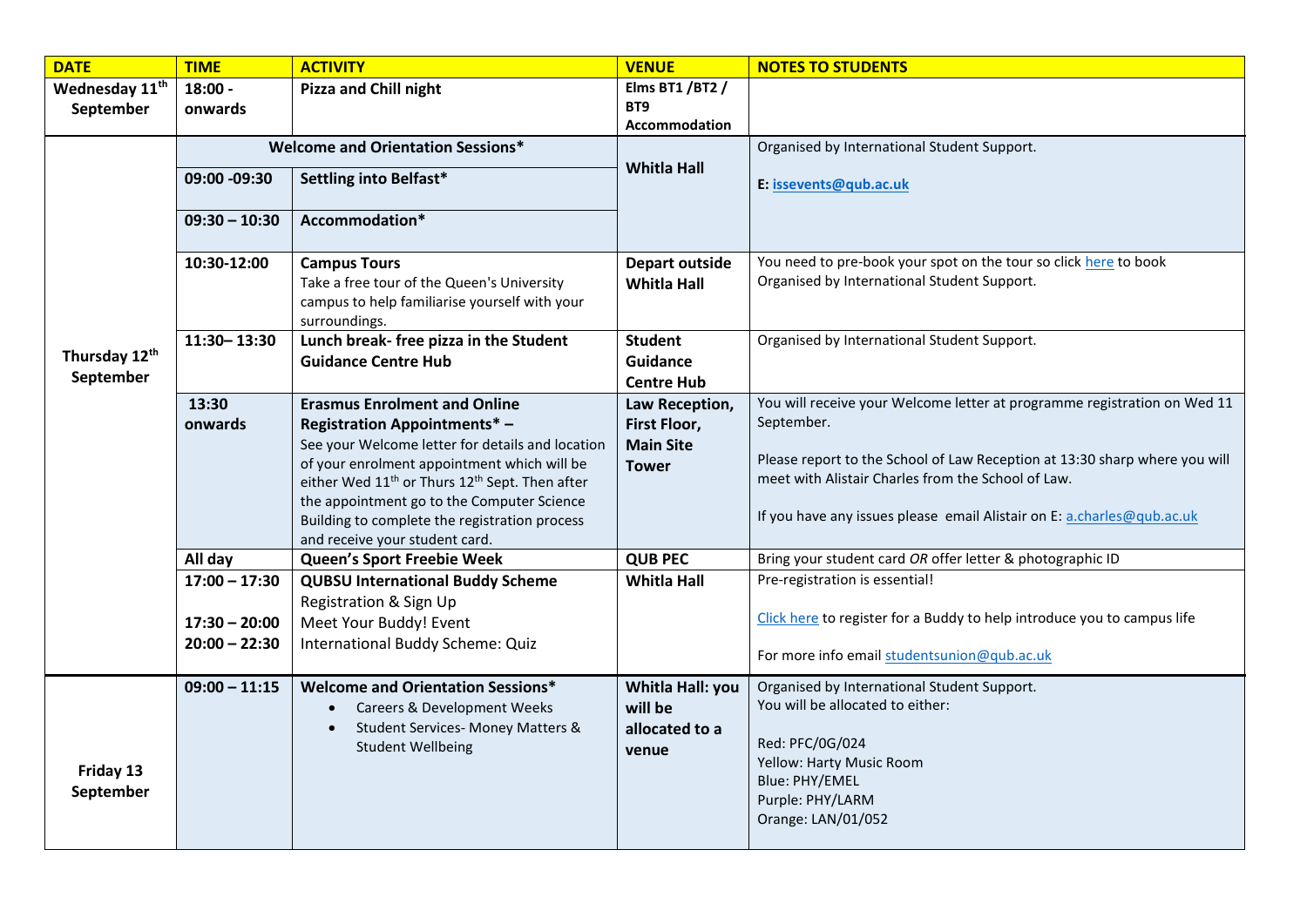| <b>DATE</b>   | <b>TIME</b>      | <b>ACTIVITY</b>                                                                                       | <b>VENUE</b>                          | <b>NOTES</b>                                                                                                            |
|---------------|------------------|-------------------------------------------------------------------------------------------------------|---------------------------------------|-------------------------------------------------------------------------------------------------------------------------|
|               | $11:30 - 12:00$  | <b>International Welcome Coffee Break</b>                                                             | <b>Whitla Hall</b>                    | Organised by International Student Support.                                                                             |
|               |                  |                                                                                                       |                                       |                                                                                                                         |
|               | $12:00 - 13:45$  | <b>Welcome and Orientation Sessions*</b>                                                              | <b>Location as</b>                    | Organised by International Student Support.                                                                             |
|               |                  | Health - Sport                                                                                        | allocated                             | In groups as allocated                                                                                                  |
|               |                  | <b>Health Centre</b><br>English Language Support                                                      |                                       |                                                                                                                         |
|               |                  | <b>Food Safety</b>                                                                                    |                                       |                                                                                                                         |
|               |                  | PSNI & QUB Security                                                                                   |                                       |                                                                                                                         |
|               | $13:45 - 15:00$  | Free lunch at South Dining Hall!<br>Vegetarian options will be available                              | <b>South Dining</b><br>Hall           | Organised by International Student Support.                                                                             |
| Friday 13     |                  |                                                                                                       |                                       |                                                                                                                         |
| September     | All day          | Queen's Sport Freebie Week                                                                            | <b>PEC</b>                            |                                                                                                                         |
|               | $15:00 - 16:30$  | <b>Free City Sightseeing Bus</b>                                                                      | <b>Departs</b>                        | Places are limited. To sign up click here                                                                               |
|               |                  | International Student Support have arranged for<br>a City Sightseeing Bus to give you a 1.5 hour tour | Student's<br>Union,                   | You will need an access code to book this event. You receive an access code<br>after registering for the Programme here |
|               |                  | of Belfast. Pre-registration is essential                                                             | Elmwood 15:00                         | Any queries contact issevents@qub.ac.uk                                                                                 |
|               | $18:30 -$        | <b>International Buddy Scheme Traditional</b>                                                         | <b>Students' Union</b>                | No registration required, just turn up!                                                                                 |
|               | onwards          | Crawl                                                                                                 | The Speakeasy,                        | For more info email studentsunion@qub.ac.uk                                                                             |
|               |                  |                                                                                                       | <b>Lisburn Road</b>                   |                                                                                                                         |
|               | 20:00<br>onwards | <b>QFT (Queen's Film Theatre) Movie</b><br><b>Screening</b>                                           | <b>Queen's Film</b><br><b>Theatre</b> | To reserve a ticket, E: issevents@qub.ac.uk<br>Organised by International Student Support.                              |
|               |                  |                                                                                                       |                                       |                                                                                                                         |
|               | All day          | <b>European Heritage Open Days Weekend</b>                                                            | <b>Venues across</b>                  | Check out some amazing historical sites across Northern Ireland for free as                                             |
|               |                  | 2019 #EHODNI                                                                                          | <b>Northern</b>                       | part of a special weekend.<br>Download brochure here                                                                    |
|               |                  | Free entrance over one weekend to over 300<br>properties and events across Northern Ireland           | Ireland                               | * Please note this is an external event not organised by QUB                                                            |
| Saturday 14th |                  |                                                                                                       |                                       |                                                                                                                         |
| September     | $13:00 - 14:00$  | <b>International Coffee Hour</b>                                                                      | <b>Student</b>                        | Organised by International Student Support.                                                                             |
|               |                  |                                                                                                       | Guidance                              |                                                                                                                         |
|               |                  |                                                                                                       | Centre Hub,<br>ground floor           |                                                                                                                         |
|               | $18:45 - 21:00$  | <b>Traditional Céilí</b>                                                                              | <b>Whitla Hall</b>                    | Tickets in Welcome pack received at registration                                                                        |
|               |                  | Doors open at 18:45, Céilí begins at 19:00                                                            |                                       | For more info email issevents@qub.ac.uk                                                                                 |
|               |                  |                                                                                                       |                                       | Organised by International Student Support.                                                                             |
|               |                  |                                                                                                       |                                       |                                                                                                                         |
|               |                  |                                                                                                       |                                       |                                                                                                                         |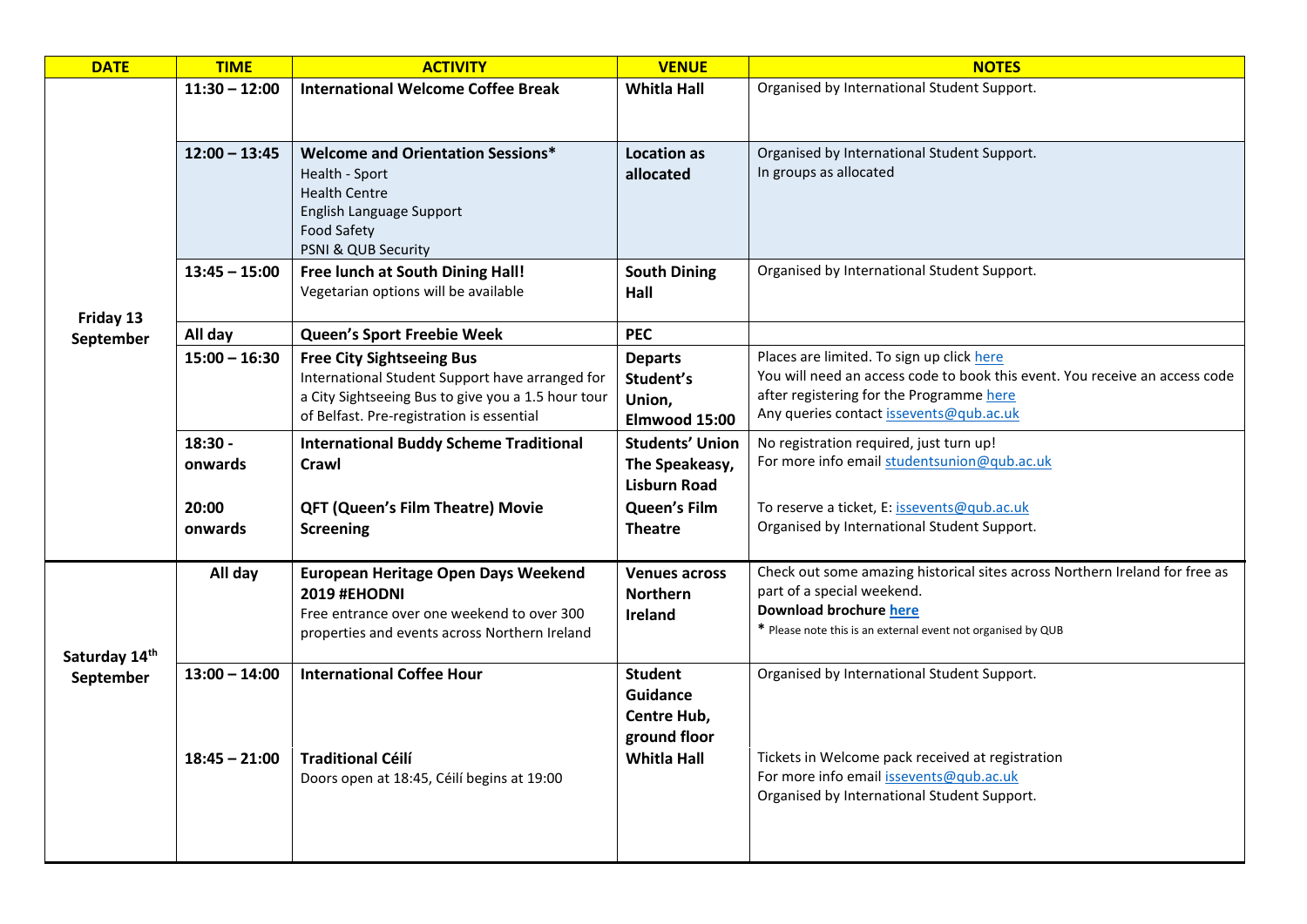| <b>DATE</b>                          | <b>TIME</b>          | <b>ACTIVITY</b>                                                                                                                                                                     | <b>VENUE</b>                                                          | <b>NOTES</b>                                                                                                                                                                                                         |
|--------------------------------------|----------------------|-------------------------------------------------------------------------------------------------------------------------------------------------------------------------------------|-----------------------------------------------------------------------|----------------------------------------------------------------------------------------------------------------------------------------------------------------------------------------------------------------------|
|                                      | All day              | <b>European Heritage Open Days Weekend</b><br>2019 #EHODNI<br>Free entrance over one weekend to over 300<br>properties and events across Northern Ireland                           | <b>Venues across</b><br><b>Northern</b><br><b>Ireland</b>             | Check out some amazing historical sites across Northern Ireland for free as<br>part of a special weekend.<br>Download brochure here<br>* Please note this is an external event not organised by QUB                  |
| Sunday 15 <sup>th</sup><br>September | $19:00 -$<br>onwards | <b>Queen's International Student Society</b><br><b>Welcome Meal</b><br>Free dinner with performances!                                                                               | The Lounge,<br>Queen's<br>Students'<br>Union,<br>Elmwood<br>Avenue    | Contact qiss@qub.ac.uk for more information                                                                                                                                                                          |
|                                      | 20:00<br>onwards     | <b>QFT Film Screening</b><br>Two film options                                                                                                                                       | <b>Queen's Film</b><br>Theatre,<br><b>University</b><br><b>Square</b> | Must register in advance- click here<br>Meet outside QFT on University Square<br>For more info email issevents@qub.ac.uk                                                                                             |
|                                      |                      |                                                                                                                                                                                     | <b>AHSS / SCHOOL WELCOME WEEK</b>                                     |                                                                                                                                                                                                                      |
|                                      | $11:00 - 16:00$      | <b>Consent Camp</b>                                                                                                                                                                 | Lawn of the<br><b>Lanyon Building</b>                                 | Organised by the Student Wellbeing Team. Inflatables and activities                                                                                                                                                  |
|                                      | $12:00 - 14:00$      | <b>AHSS Study Abroad Drop in queries</b><br>with Claire McLoughlin, AHSS Global Mobility<br>Officer<br>Drop in to the AHSS Abroad Drop In Hub Pop Up<br>for signposting and support | <b>12 University</b><br>Square/0G/002                                 | Open to all Study Abroad, Exchange and Erasmus students<br>Have questions about modules, campus life, leisure or where the venue is<br>for your classes or other events?<br>For more info email ahssabroad@qub.ac.uk |
| Monday 16th<br>September             |                      |                                                                                                                                                                                     |                                                                       |                                                                                                                                                                                                                      |
|                                      | $14:30 - 15:30$      | <b>School of Law University Welcome*</b>                                                                                                                                            | <b>Whitla Hall</b>                                                    | Welcome with Professor David Jones, QUB Pro-Vice Chancellor Education<br>and Students                                                                                                                                |
|                                      | $18:00 - 19:30$      | <b>AHSS Study Abroad Welcome Event</b><br>registration from 17:45. Buffet food and<br>refreshments provided along with quiz and<br>activities                                       | <b>The Great Hall</b>                                                 | Prof David Phinnemore., Dean of Education in the Faculty of Arts,<br>Humanities and Social Sciences hosts the AHSS quiz!<br>** Registration essential-register here**<br>For more info email ahssabroad@qub.ac.uk    |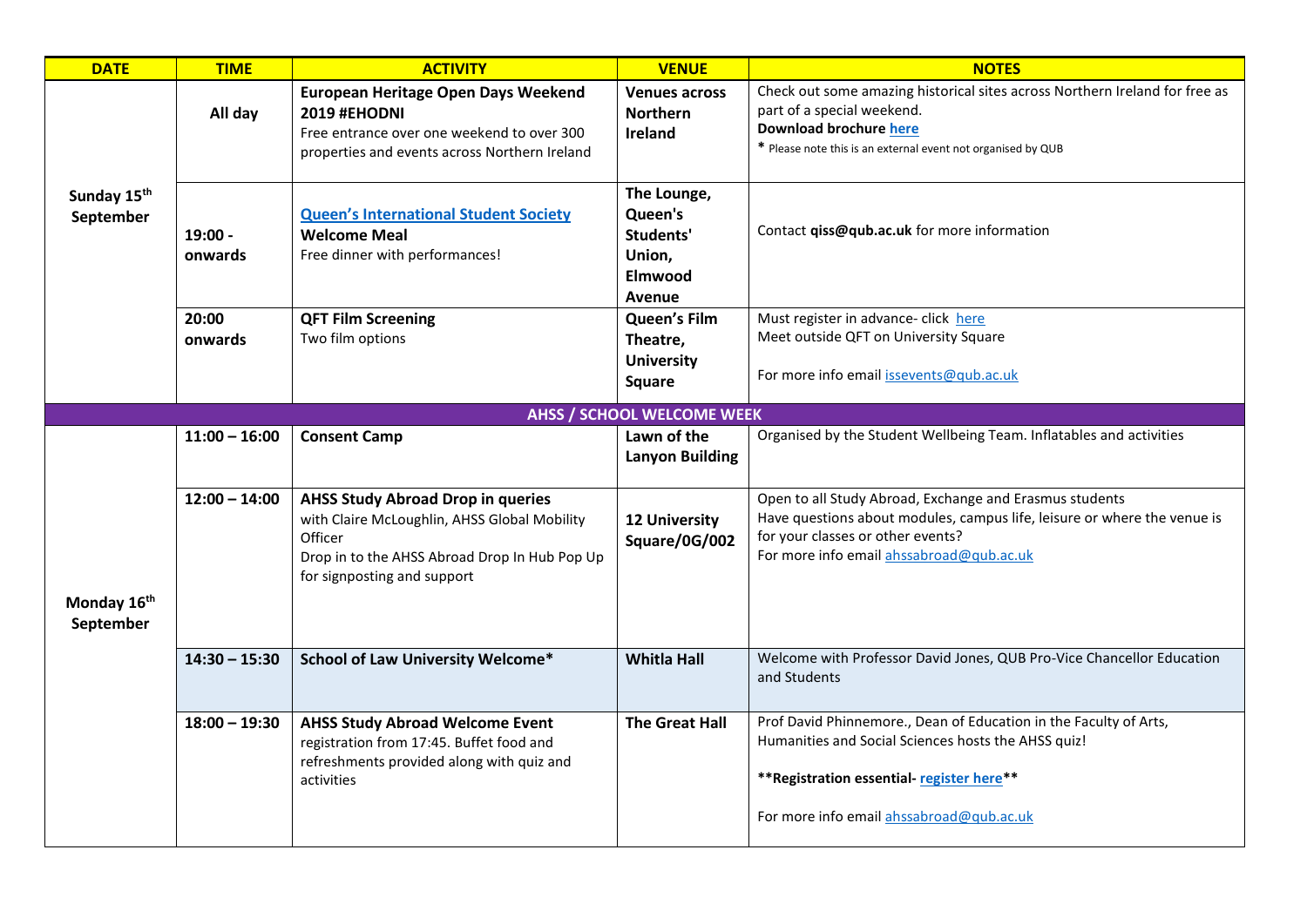| <b>DATE</b>                 | <b>TIME</b>      | <b>ACTIVITY</b>                                                                                                                                                                                                                                                                                                                                                                                                                                                                                                                                                                                                                                                                                                                                                                                               | <b>VENUE</b>                                           | <b>NOTES</b>                                                                                                                                                                                                                                                                  |
|-----------------------------|------------------|---------------------------------------------------------------------------------------------------------------------------------------------------------------------------------------------------------------------------------------------------------------------------------------------------------------------------------------------------------------------------------------------------------------------------------------------------------------------------------------------------------------------------------------------------------------------------------------------------------------------------------------------------------------------------------------------------------------------------------------------------------------------------------------------------------------|--------------------------------------------------------|-------------------------------------------------------------------------------------------------------------------------------------------------------------------------------------------------------------------------------------------------------------------------------|
|                             | $10:00 - 12:00$  | Student Wellbeing drop in session<br>Free tea / coffee and snacks                                                                                                                                                                                                                                                                                                                                                                                                                                                                                                                                                                                                                                                                                                                                             | <b>Student</b><br><b>Guidance</b><br><b>Centre Hub</b> | Free tea/coffee and snacks.<br>Need support? You can contact the Student Wellbeing Team by clicking<br>here                                                                                                                                                                   |
|                             |                  |                                                                                                                                                                                                                                                                                                                                                                                                                                                                                                                                                                                                                                                                                                                                                                                                               | <b>School of Law Welcome and Introduction</b>          |                                                                                                                                                                                                                                                                               |
|                             | $11:00 - 11:30$  | Introduction to the School of Law*                                                                                                                                                                                                                                                                                                                                                                                                                                                                                                                                                                                                                                                                                                                                                                            | <b>PFC/0G/024</b>                                      | Introduction to the School of Law - Professor Robin Hickey (Head of<br>School), Dr Brian Jack (Director of Education), Dr Martin Regan, (LLB Law<br>Adviser of Studies) & Dr Kevin Brown (LLB Coordinator)                                                                    |
|                             | $11:30 - 12:00$  | Meet the Student Law Society Committee                                                                                                                                                                                                                                                                                                                                                                                                                                                                                                                                                                                                                                                                                                                                                                        | <b>PFC/0G/024</b>                                      | School of Law induction event                                                                                                                                                                                                                                                 |
|                             | $12:00 - 12:30$  | <b>School of Law Mooting Society - Dr John</b><br><b>Stannard &amp; Dr David Capper</b>                                                                                                                                                                                                                                                                                                                                                                                                                                                                                                                                                                                                                                                                                                                       | <b>PFC/0G/024</b>                                      | School of Law induction event                                                                                                                                                                                                                                                 |
| Tuesday 17th<br>September   | $12:30 - 13:00$  | <b>Alternative Dispute Resolution - Student</b><br>President                                                                                                                                                                                                                                                                                                                                                                                                                                                                                                                                                                                                                                                                                                                                                  | <b>PFC/0G/024</b>                                      | School of Law induction event                                                                                                                                                                                                                                                 |
|                             | $13:00 - 16:00$  | FIELD TRIP: City with a heart and a hard                                                                                                                                                                                                                                                                                                                                                                                                                                                                                                                                                                                                                                                                                                                                                                      | <b>Bus departs</b>                                     | REGISTRATION ESSENTIAL                                                                                                                                                                                                                                                        |
|                             |                  | edge! Belfast Tour with Prof Dominic Bryan<br>Limited spaces, pre-booking essential<br>The Faculty of Arts, Humanities and Social<br>Sciences is hosting a special tour of Belfast<br>exclusively for all AHSS Semester 1 and yearlong<br>Study Abroad and Exchange students! Join your<br>guide Professor Dominic Bryan from the School<br>of History, Anthropology, Philosophy and Politics<br>to explore the past present and future of the<br>city from a of the city from a political, historical<br>and anthropological perspective. We will<br>examine an industrial history, the civic city, the<br>politics and violence reflected in murals,<br>memorials and walls, and the challenges and<br>achievements of a peace process. We will<br>introduce you to a city with a heart and a hard<br>edge! | from front of<br>Lanyon<br>building.                   | Limited spaces, First come first served.<br>** You must register in advance-please register here**<br>Places are open to Study Abroad, Exchange and Erasmus students only.<br>Students to arrive at departure location at 1.00pm.<br>For more info email ahssabroad@qub.ac.uk |
|                             | 16:00<br>onwards | <b>Trip to IKEA</b><br>Kit out your new bedroom with a trip to Swedish<br>superstore Ikea!                                                                                                                                                                                                                                                                                                                                                                                                                                                                                                                                                                                                                                                                                                                    | <b>Departs QUB</b><br>Accommodation<br>at 16:00        | This trip is organised by QUB Accommodation<br>Contact accommodationevents@qub.ac.uk for more info                                                                                                                                                                            |
| Wednesday 18th<br>September | 09:30 -10:00     | School of Law IT Session*                                                                                                                                                                                                                                                                                                                                                                                                                                                                                                                                                                                                                                                                                                                                                                                     | <b>PFC/0G/007</b>                                      | Covers Canvas, SharePoint, Social Media & Emails<br>School of Law induction event                                                                                                                                                                                             |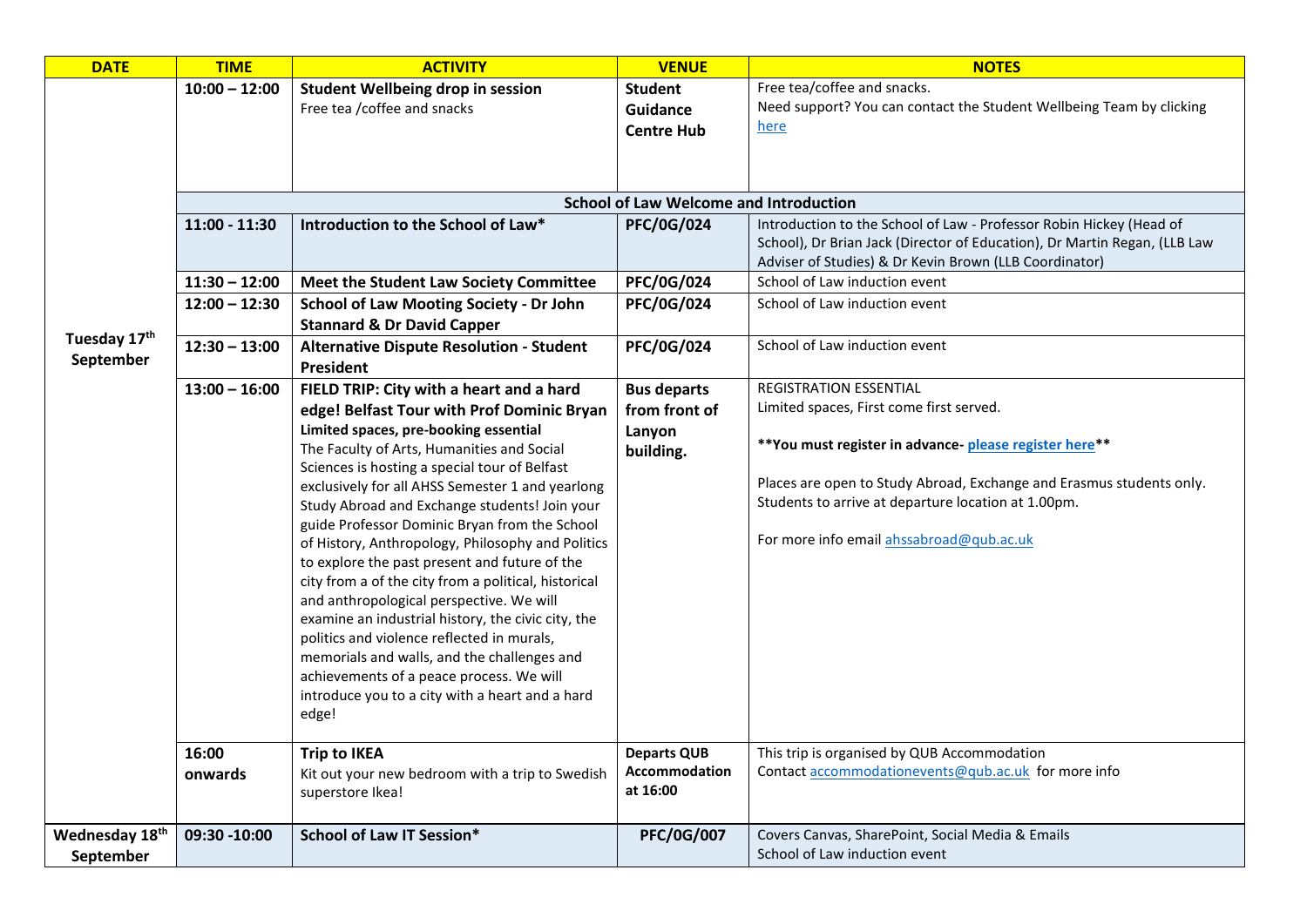| <b>DATE</b>                          | <b>TIME</b>     | <b>ACTIVITY</b>                                                                                                                                                                                                                                                                                       | <b>VENUE</b>                                                     | <b>NOTES</b>                                                                                        |
|--------------------------------------|-----------------|-------------------------------------------------------------------------------------------------------------------------------------------------------------------------------------------------------------------------------------------------------------------------------------------------------|------------------------------------------------------------------|-----------------------------------------------------------------------------------------------------|
|                                      | $10:00 - 11:00$ | Find your Voice (Athena Swan) - Prof                                                                                                                                                                                                                                                                  | PFC/0G/007                                                       | School of Law induction event                                                                       |
|                                      |                 | Louise Mallinder & Dr Ciaran O'Neill                                                                                                                                                                                                                                                                  |                                                                  |                                                                                                     |
|                                      | $12:00 - 12:30$ | <b>Introduction to Careers, Employability &amp;</b><br><b>Skills</b>                                                                                                                                                                                                                                  | PFC/0G/007                                                       | School of Law induction event                                                                       |
|                                      | $12:30 - 13:00$ | <b>Clayton O Neill (Careers, Employability &amp;</b><br><b>Pastoral Care)</b>                                                                                                                                                                                                                         | <b>PFC/0G/007</b>                                                | School of Law induction event                                                                       |
|                                      | $13:30 - 13:45$ | <b>Blackwells - For Learning For Life</b>                                                                                                                                                                                                                                                             | PFC/0G/007                                                       | Introduction to the academic bookshop situated on campus.                                           |
| Wednesday 18th                       | $10.00 - 12.00$ | <b>Student Wellbeing Drop in session</b>                                                                                                                                                                                                                                                              | <b>Student</b>                                                   | Free tea/coffee and snacks.                                                                         |
| September                            |                 | Free tea / coffee and snacks                                                                                                                                                                                                                                                                          | Guidance<br><b>Centre Hub</b>                                    | Need support? You can contact the Student Wellbeing Team by clicking<br>here                        |
|                                      | $12:00 - 14:00$ | <b>AHSS Study Abroad Drop in queries</b><br>with Claire McLoughlin, AHSS Global Mobility<br>Officer<br>Have questions about modules, campus life,<br>leisure or where the venue is for your classes or<br>other events? Drop in to the AHSS Abroad Drop<br>In Hub Pop Up for signposting and support. | <b>12 University</b><br>Square/0G/002                            | Open to all Study Abroad, Exchange and Erasmus students<br>For more info email ahssabroad@qub.ac.uk |
|                                      | 09:15-10:15     | <b>General Overview of the Court of</b><br>Judicature - Mrs Justice Keegan                                                                                                                                                                                                                            | <b>PFC/0G/007</b>                                                | School of Law induction event                                                                       |
| Thursday 19th                        | $10.00 - 12.00$ | Student Wellbeing drop in session                                                                                                                                                                                                                                                                     | <b>Student</b>                                                   | Free tea/coffee and snacks.                                                                         |
| September                            |                 | Free tea / coffee and snacks                                                                                                                                                                                                                                                                          | <b>Guidance</b><br><b>Centre Hub</b>                             | Need support? You can contact the Student Wellbeing Team by clicking<br>here                        |
|                                      | $14:30 - 15:30$ | <b>School of Law Study Abroad &amp; Erasmus</b><br><b>Student Welcome*</b>                                                                                                                                                                                                                            | <b>Edgar Graham</b><br><b>Room 2.002</b><br>(Main Site<br>Tower) | With Dr Gerard Kelly, School of Law Erasmus and Study Abroad Coordinator                            |
| Friday 20 <sup>th</sup><br>September | $11:00 - 13:00$ | <b>AHSS Study Abroad Drop in queries</b><br>with Claire McLoughlin, AHSS Global Mobility<br>Officer<br>Have questions about modules, campus life,<br>leisure or where the venue is for your classes or<br>other events? Drop in to the AHSS Abroad Drop<br>In Hub Pop Up for signposting and support  | <b>12 University</b><br>Square/0G/002                            | Open to all Study Abroad, Exchange and Erasmus students<br>For more info email ahssabroad@qub.ac.uk |
|                                      | $13:30 - 14:00$ | <b>Introduction to QUB Learning</b><br><b>Development Service</b>                                                                                                                                                                                                                                     | <b>PFC/0G/024</b>                                                | With Dr Ciaran O Neill. School of Law induction event                                               |